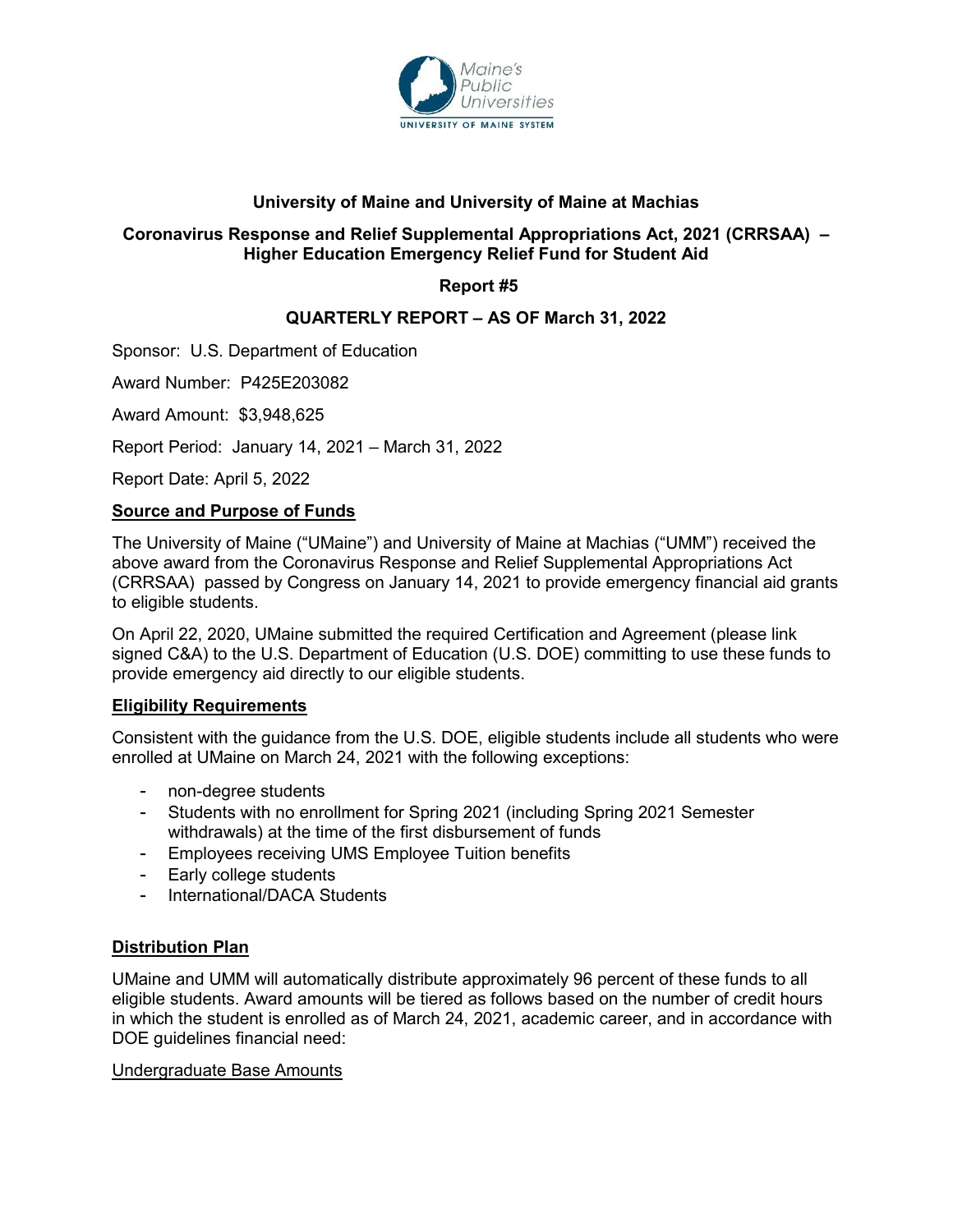.1 – 5.99 Credit Hours: \$125 6 – 11.99 Credit Hours: \$225 12+ Credit Hours: \$325

Graduate Base Amounts

.1-2.99 Credit Hours: \$200

3-5.99 Credit Hours: \$225

6+ Credit Hours: \$325

Additional Amounts

High Need (EFC <= 5711): +\$200

Medium (Between EFC > 5711 and EFC < COA): +\$100

Low (No FAFSA, or EFC > COA): +\$0

The remaining 4 percent (approximately) of the CRRSAA student aid is being made available by application to eligible students who self-identify with additional need as a result of being impacted by COVID-19. The application was made available to the following population to notify them that applications were open for remaining emergency funds:

- All eligible students as of April 20, 2021, for both Orono and Machias, based on our initial criteria in our block grant round of payments. Some students were no longer eligible as a result of withdrawing.
- From the eligible students, those who were potentially eligible for Federal Pell Grant were identified.

The application was made available to students on April 20, 2021. Students had a deadline of April 28, 2021 at 4:30pm to submit an application.

Applications for the additional CARES Act amounts were reviewed by a campus committee and awarding parameters were created for approval and distribution of these funds.

Communications were sent to students who were approved or denied funding on May 3, 2021 and those eligible began receiving payments for their approved amounts on May 4, 2021.

In some cases, emergency funds may have been supplemented with a portion of CRRSAA dollars intended for institutional relief.

In accordance with the federal guidelines for the CRRSAA allocations, every eligible student was able to choose the method of disbursement: either electronically consenting to have the funds applied directly to their student bill or to receive a direct payment of these funds.

All distributions to student will be made via direct deposit or check. Because the IRS considers the CRRSAA student funds as a "qualified disaster relief payment," they are not considered taxable income.